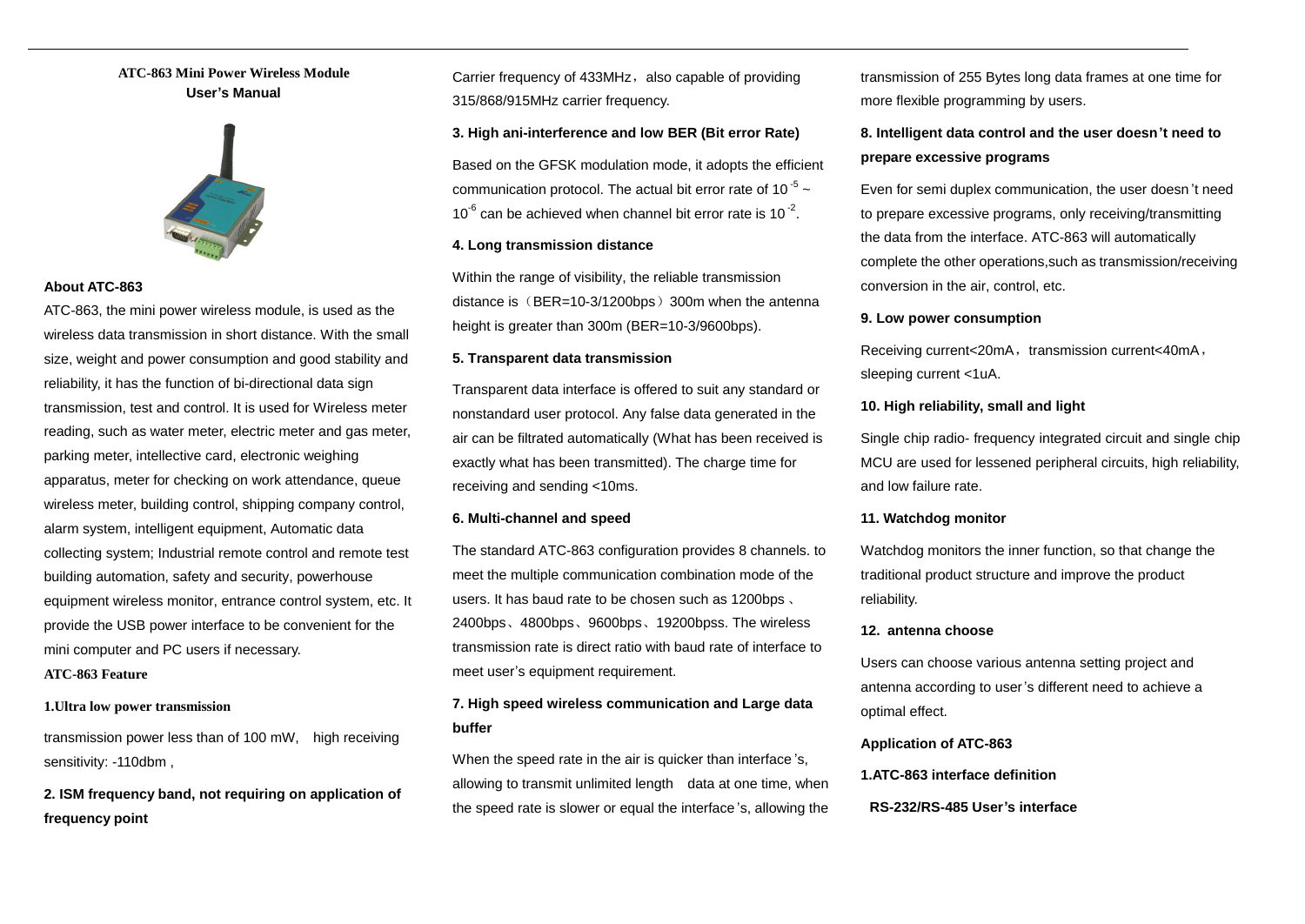ATC-863 can supply one RS-232 DB9 Female connector or RS-485 connector and its definitions as well as connection method for terminals are shown in Table 1.

## **RS-232/485 Pinout at DB9-F**

| DB9 Pin | RS-232     | <b>RS-485</b> | Description                             |
|---------|------------|---------------|-----------------------------------------|
| 2       | <b>RXD</b> | 485-          | 1/O                                     |
| 3       | TXD        | $485+$        | 1/O                                     |
|         | <b>SLE</b> | <b>SLE</b>    | High level to sleep,<br>Low level awake |
| 5       | <b>GND</b> | <b>GND</b>    | Ground                                  |

## **RS-232/485 Pinout at six terminal**

| Pin         | RS-232     | <b>RS-485</b> | Description          |  |
|-------------|------------|---------------|----------------------|--|
| (From left) |            |               |                      |  |
| 1           | <b>TXD</b> | $485+$        | I/O                  |  |
| 2           | RXD        | 485-          | I/O                  |  |
| 3           | <b>SLE</b> | <b>SLE</b>    | High level to sleep, |  |
|             |            |               | Low level awake      |  |
| 4           | <b>NC</b>  | <b>NC</b>     |                      |  |
| 5           | VIN        | <b>VIN</b>    |                      |  |
| 6           | GND        | <b>GND</b>    | Ground               |  |

## ATC-863 Power supply and sleep mode

#### **1. Power supply**

ATC-863 uses DC power supply with voltage of +9-12V. It can also share power supply with other equipment, however, the high quality power supply with desirable ripple factor should be selected. In addition, the reliable grounding must be used if there is other device in the system equipment. In case of failure to connect with the earth, it can form its own

grounding but it must be absolutely separated from the municipal electric supply.

## **2. Sleeping function**

ATC-863 had sleeping and no-sleeping version. The current of ATC-863 in the sleeping state is 1Ua. Users must tell which version will be chosen before place the order in advance. For sleeping version, users can open and close the sleeping function by themselves. ATC-863 with the sleeping function has two awakening way, one is hardware awakening way, another is interface awakening way( air awakening will be reserved) Hardware awakening is achieved by the Pin 5 input to the high level and input low level to awake. Interface awakening is achieved by users send designate protocol data by ATC-863 interface to open or awake. ATC-863 with the function of sleeping is default in close state before leaving factory, so users must set by ATC-863 software to set the awakening mode to hardware awakening or interface awakening. Users can also tell us to set in advance.

If users use ATC-863 with the sleeping function, but hope not to apply the sleeping function, the users can set by ATC-863 software to set for no-sleeping state or make ATC-863 Teminal pin 3 to connect the ground in the mode of hardware awaken.

### **ATC-863 parameters setting**

ATC-863 have one interface of TTL、RS232、RS485, You must specify the interface when you buy. ATC-863 main parameters: COM baud rate and verify, RF baud rate, Channel and frequency.You can change these parameters by our RF Module soft. When RF baud rate is faster than COM baud rate, One frame Can transmit limitless data. When RF baud rate is not faster than COM baud rate, One frame Can transmit 255 bytes most. You can set the rate according your need. The general Power supply is 5V DC.

Two ATC-863 communication must have condition as follow:

1. Their channels(i.e. frequency) is same.

2. Their RF rates is same.

3. RF Module Com baud rate and verify is agree with its equipment or PC that it connects with.

## **parameters default value:**

Channel: 1

Interface speed rate: 9600BPS

Interface verify: none

Speed rate in air: 9600BPS

#### **Channel and frequency list**

| <b>Channel</b> | <b>Frequency</b>   | <b>Channel</b> | <b>Frequency</b>   |
|----------------|--------------------|----------------|--------------------|
|                | <b>428 CD2BVTZ</b> | 5              | 433 1176NPZ        |
| 2              | 429 CO12NPZ        | 6              | 433 <b>670ENE</b>  |
| З              | <b>433 3020 NE</b> |                | <b>433 8286NPZ</b> |
| 4              | 433 916 <b>AVP</b> | 8              | <b>433 5336MZ</b>  |